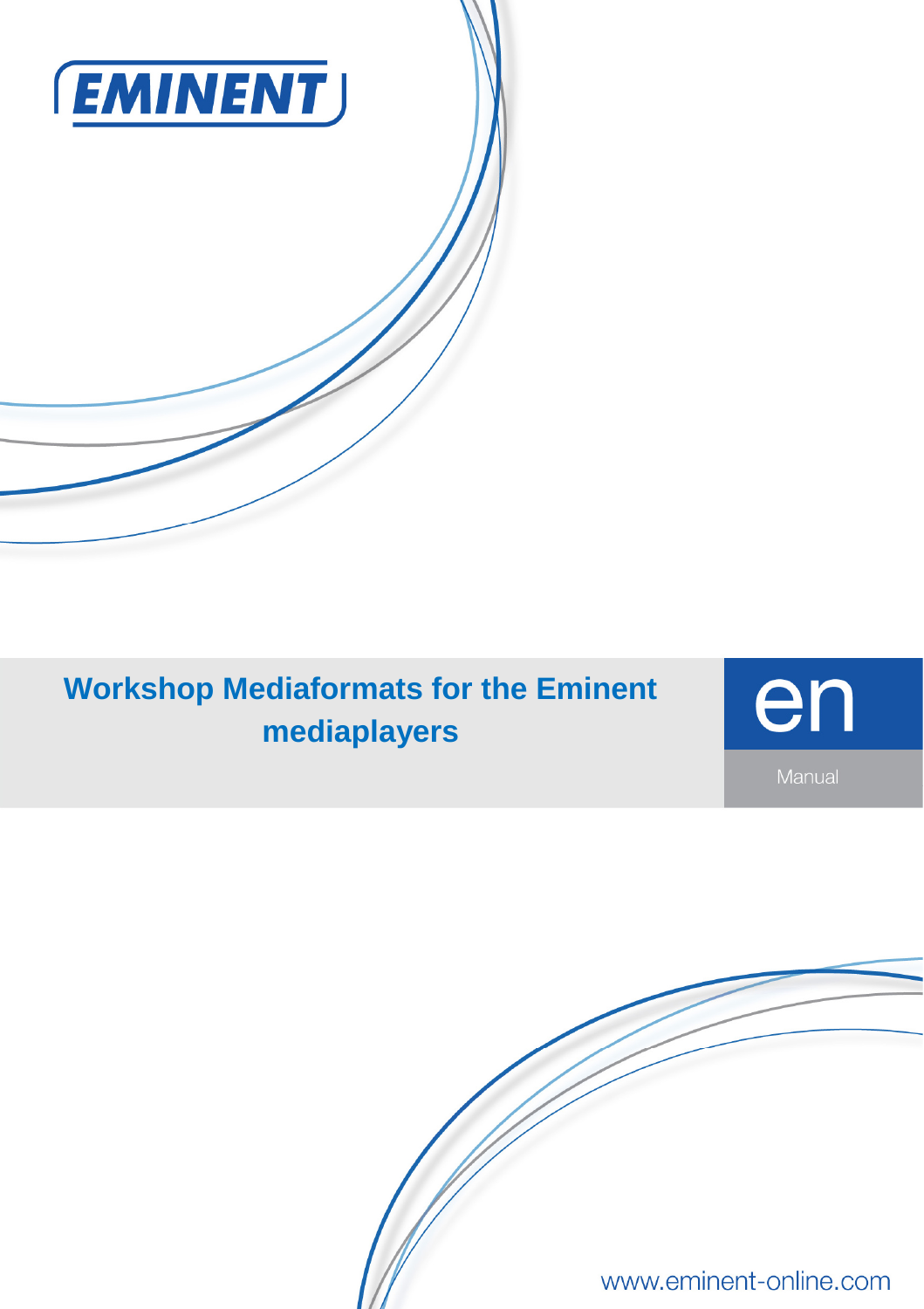## **Workshop mediaformats**

### **Table of contents**

### **1.0 Introduction**

When you have bought a product from Eminent (like a mediaplayer) where you regularly play media, then it is always good to know which media formats can be played and to get an understanding how the system Works. This document is a workshop about all video and audio elements that the mediaplayer has to offer.

HD is an abbreviation and stands for 'High Definition'. Since the availability of HDready and Full HD televisions you will here the term more often. A device can only name itself HD when it supports the minimal resolution of 720P.

## **2.0 Supported resolutions**

Products like de mediaplayer are so-called Full HD players. At this point they can handle the highest resolution for consumer devices and video material that is offered in these resolutions.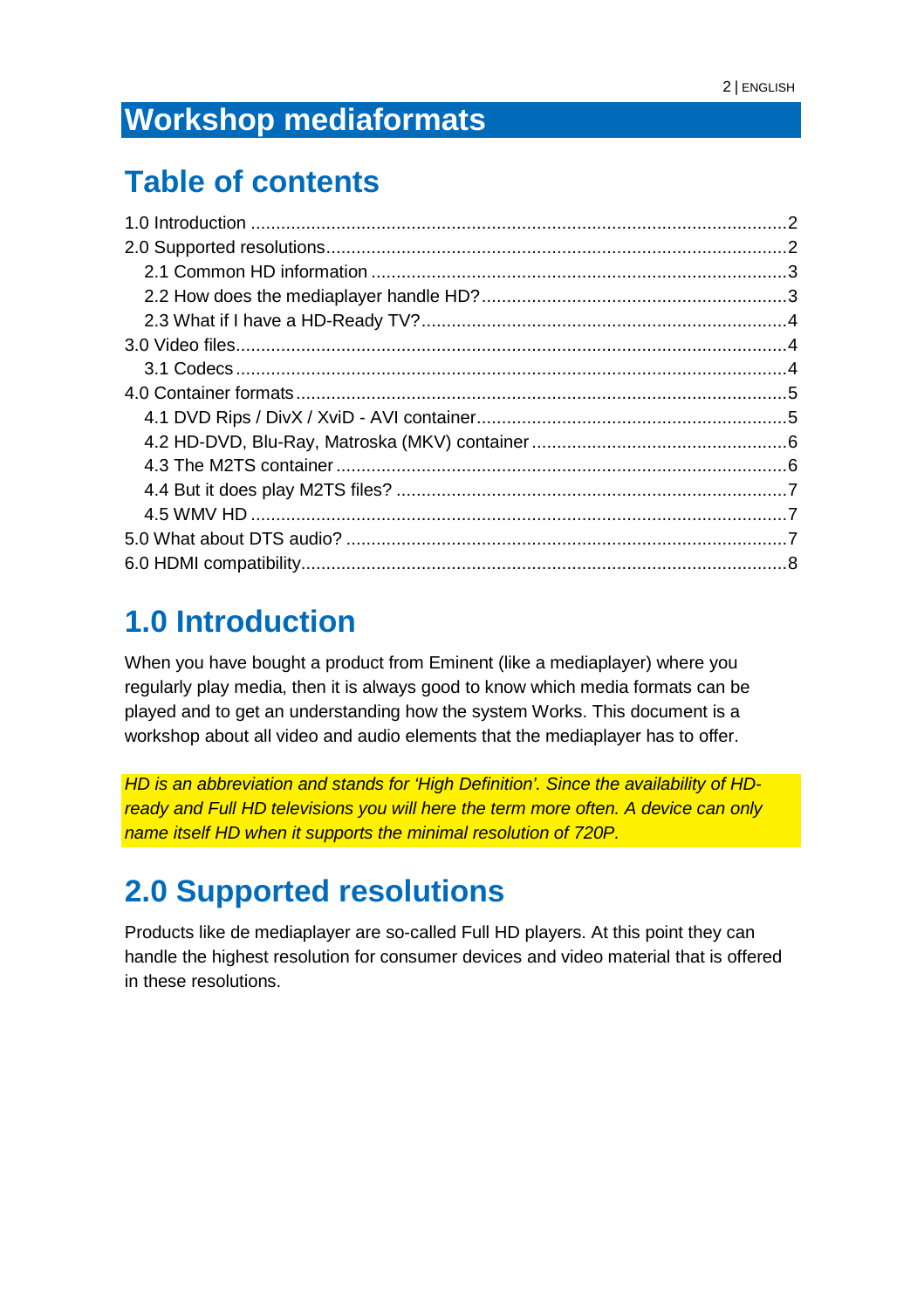#### **2.1 Common HD information**

To get an impression which benefits Full HD has, please study the image below:



Video formats:

FULL HD: being used for Blu-Ray, a maximum resolution of 1920x1080P HD Ready: a resolution of 1280x720P

XGA: 1024x768, this resolution is often used for computer monitors.

DVD format: 768x576 in PAL systems (Europe). In America this is NTSC 720x480

Not enough image lines ? The film industry already recorded on 2000 image lines. Because of this you can view your old films on Blu-Ray even sharper. Since a while they are already recording on 4000 image lines, so that you can view a good picture on your ultra mega 208cm 'TV'.

#### **2.2 How does the mediaplayer handle HD?**

As noticed in chapter 2.1, there are a number of image material in multiple resolutions available. To still be able to view the old material the mediaplayer has an internal chip that scales the image, the so-called 'Scaler' chip.

This chip can upscale lower resolutions to a 1920x1080 resolution without much loss of quality. This chip has nothing to do with the processor and is a worthy hardware scaler with enough bandwidth to scale all material.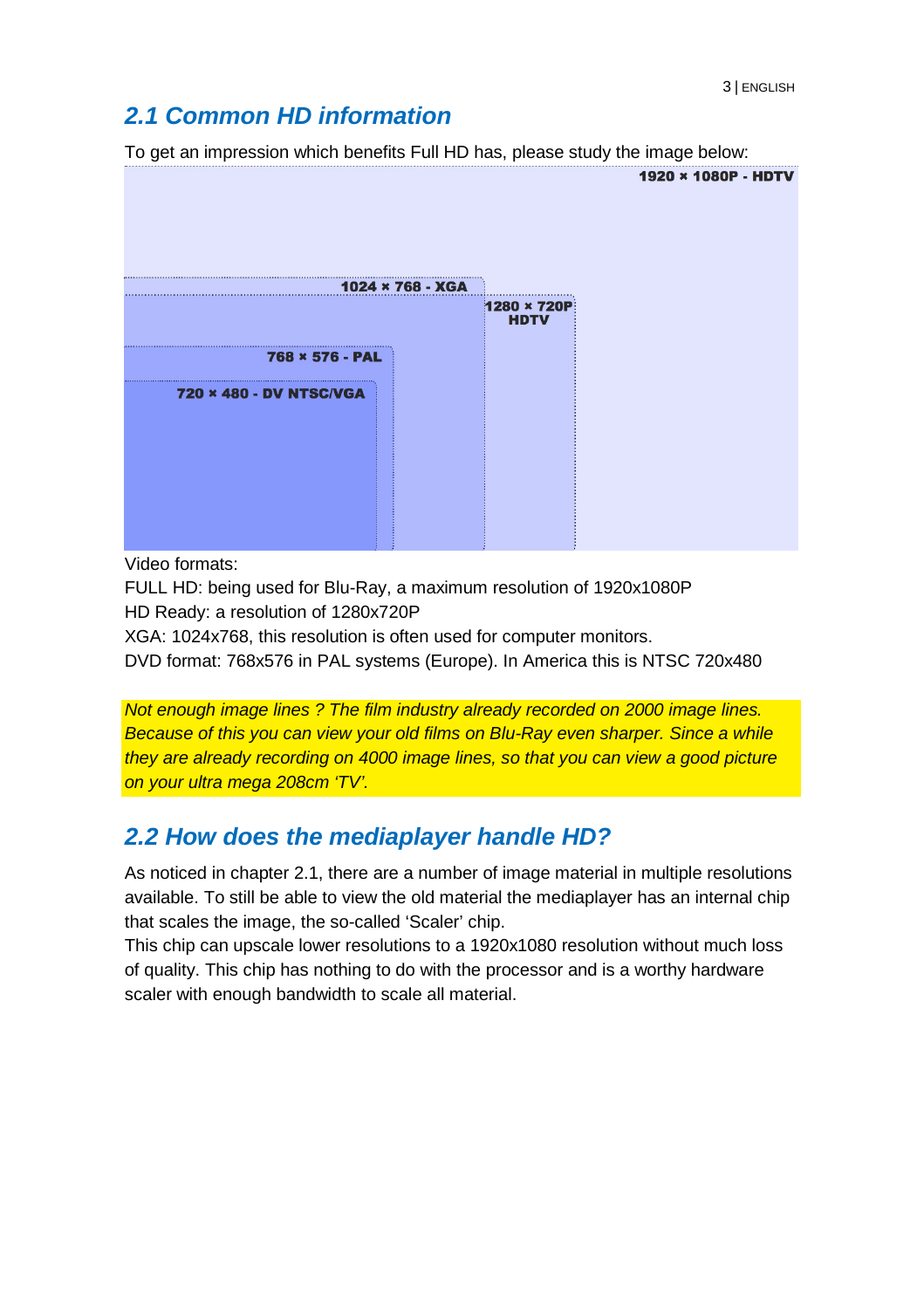### **2.3 What if I have a HD-Ready TV?**

 HD-Ready televisions are not 'Full HD'. This means that they cannot display a 1920x1080 resolution, but a maximum of 1280x720. The internal 'scaler' of the mediaplayer can also downscale and play Full-HD material on a HD-Ready television.

Due to the downscaling certain image information must be left aside. This has the effect that the image will appear less sharp then on a Full-HD television.

# **3.0 Video files**

The mediaplayer can work with a large number of video file types in different formats and codecs. The resolution does not really matter like stated in the last chapter. What does matter in which coding the video and audio is made and in what type of file (MKV, AVI, MP4) the coding is packed.

### **3.1 Codecs**

We need to understand the difference between files and codecs. Just because a file has the extension 'AVI', does not mean that it is a DivX video file or that it contains 'MP3' audio.

A codec, is a coder & decoder. (co – dec).

There are a big variety of codecs, and almost all codecs are supported by the mediaplayer. Below a short table of the most renown Video- and Audiocodecs.

Videocodecs:

MPEG-1-video : Used on VCD's (philips, old format.) and older game consoles. MPEG-2-video : Used on DVD's and for digital TV through cable or satellite. H.264 / MPEG4 / AVC: Used for BLU-RAY and HD-TV through cable or satellite. VC-1 : Used for HD-DVD(end-of-life) and Windows platform/Xbox360. DivX : Known hack-codec that uses MPEG-4v3(Microsoft) SD resolutions XviD : The open source version of DivX.

Audiocodecs:

MP2 : Used on VCD's and older game consoles.

MP3 : A standard for distributable audio files and in DivX/Xvid as audio.

AC3: On of the first 5.1/7.1 audio formats from Dolby Laboratories

DTS: 5.1 format, from DTS inc.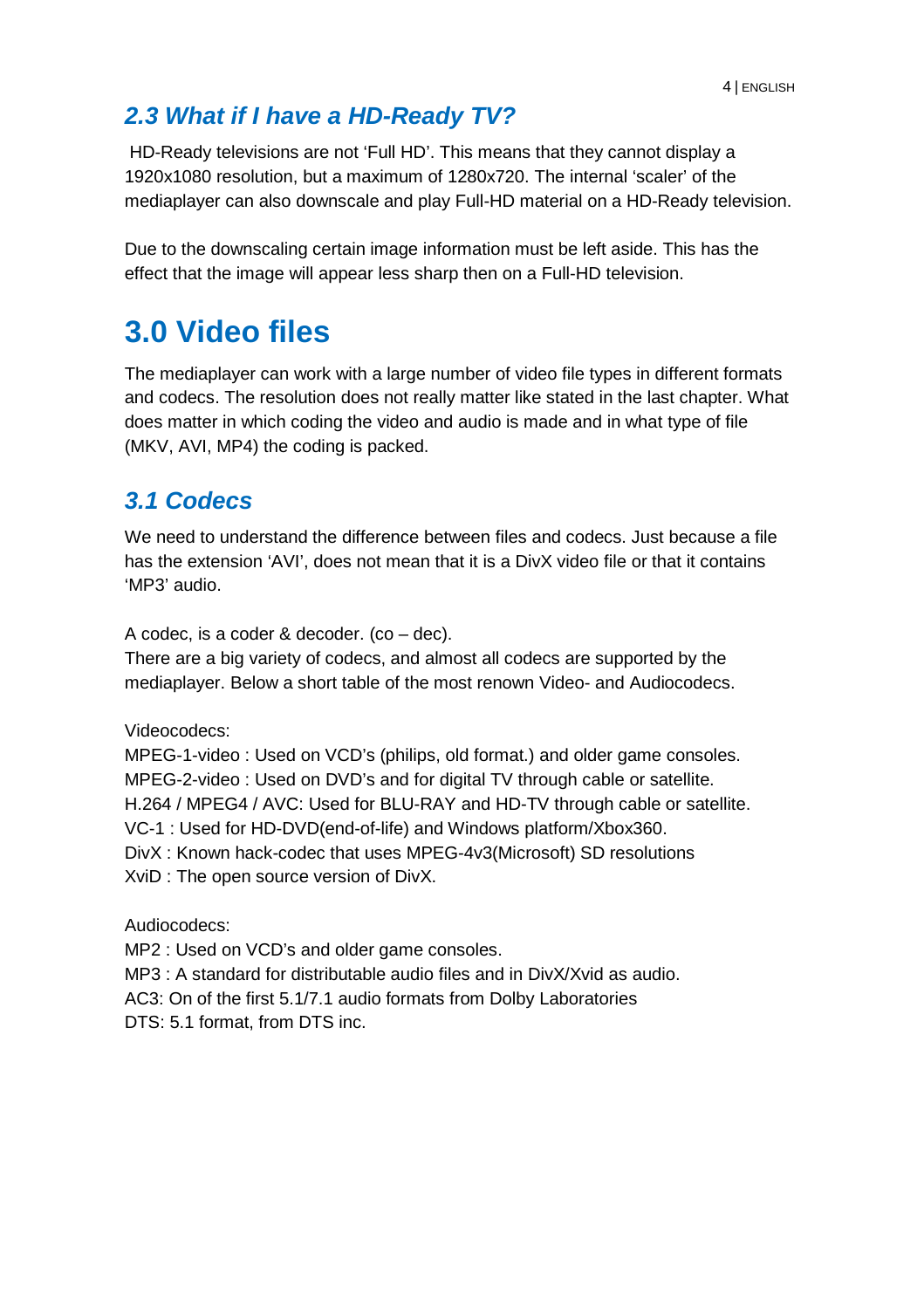# **4.0 Container formats**

A film contains image and sound. Sometimes subtitles are required and people want to see a menu for choosing those subtitles.

For a computer or media player it is easy to read it as one segment. Also rewinding and searching while playing the file is an option then.

For this reason audio, video and sometimes subtitles are packed in one file. The best way to compare it with is a Zip file, containing audio/video/subtitles.

#### **4.1 DVD Rips / DivX / XviD - AVI container**

When the DVD was still 'new', already the files were ripped to DivX en XviD. By compression the size of the DVD can be brought back to 1/10. Ergo, 8GB download became 800MB download.

The original video track (MPEG-2) is converted to a MPEG-4 file. The original audio-track is usually converted to multi-channel MP3 or sometime AC3 5.1. This as a whole is packed in one file with the extension "AVI".

| File Type/(Ext<br>Name)      | Video Type             | <b>Audio Type</b>       | <b>Details</b>                                       |  |  |  |
|------------------------------|------------------------|-------------------------|------------------------------------------------------|--|--|--|
| MP4, MOV<br>(mp4, mov, xvid) | DIVX 3/4/5/6           | LPCM, uLaw, aLaw        | <b>DivX</b> : up to $1920x1080@30p$                  |  |  |  |
|                              | Motion JPEG            | MPEG-AUDIO              | M-JPEG: 1920x1080@30p                                |  |  |  |
|                              | MPEG-4<br>SP/ASP(XviD) | HE-AAC ,LC-AAC          | MPEG4 SP/ASP: up to<br>1920x1080@30p                 |  |  |  |
|                              | MPEG-4 AVC<br>(H.264)  | AC3, Dolby Digital Plus | H.264 : Main and High Profile @<br>Level 4.1.        |  |  |  |
|                              | <b>AVS</b>             | Vorbis                  | Baseline profile @ Level 4.1                         |  |  |  |
|                              |                        | MS-ADPCM                | AVS: Jizhum profile @ level 2.0/ 4.0/<br>4.2/6.0/6.2 |  |  |  |
|                              | MPEG-1                 | LPCM, uLaw, aLaw        | MPEG-1: up to 1920x1080@30p                          |  |  |  |
|                              | DIVX 3/4/5/6           | MPEG-AUDIO              | DivX:tot 1920x1080@30p                               |  |  |  |
|                              | Motion JPEG            | HE-AAC, LC-AAC          |                                                      |  |  |  |
| <b>AVI</b>                   | MPEG-4<br>SP/ASP(XviD) | AC3, Dolby Digital Plus | M-JPEG: 1920x1080@30p                                |  |  |  |
| (.avi, .divx)                | MPEG-4 AVC<br>(H.264)  | <b>DTS</b>              | MPEG4 SP/ASP: up to<br>1920x1080@30p                 |  |  |  |
|                              | $VC-1$                 | Vorbis                  | H.264 : Main and High Profile @<br>Level 4.1.        |  |  |  |
|                              |                        | <b>MS-ADPCM</b>         | Baseline profile @ Level 4.1                         |  |  |  |
|                              |                        | WMA, WMA Pro            | VC-1: SP, MP, AP@                                    |  |  |  |

Therefore this extension can be used for other types of audio/video tracks!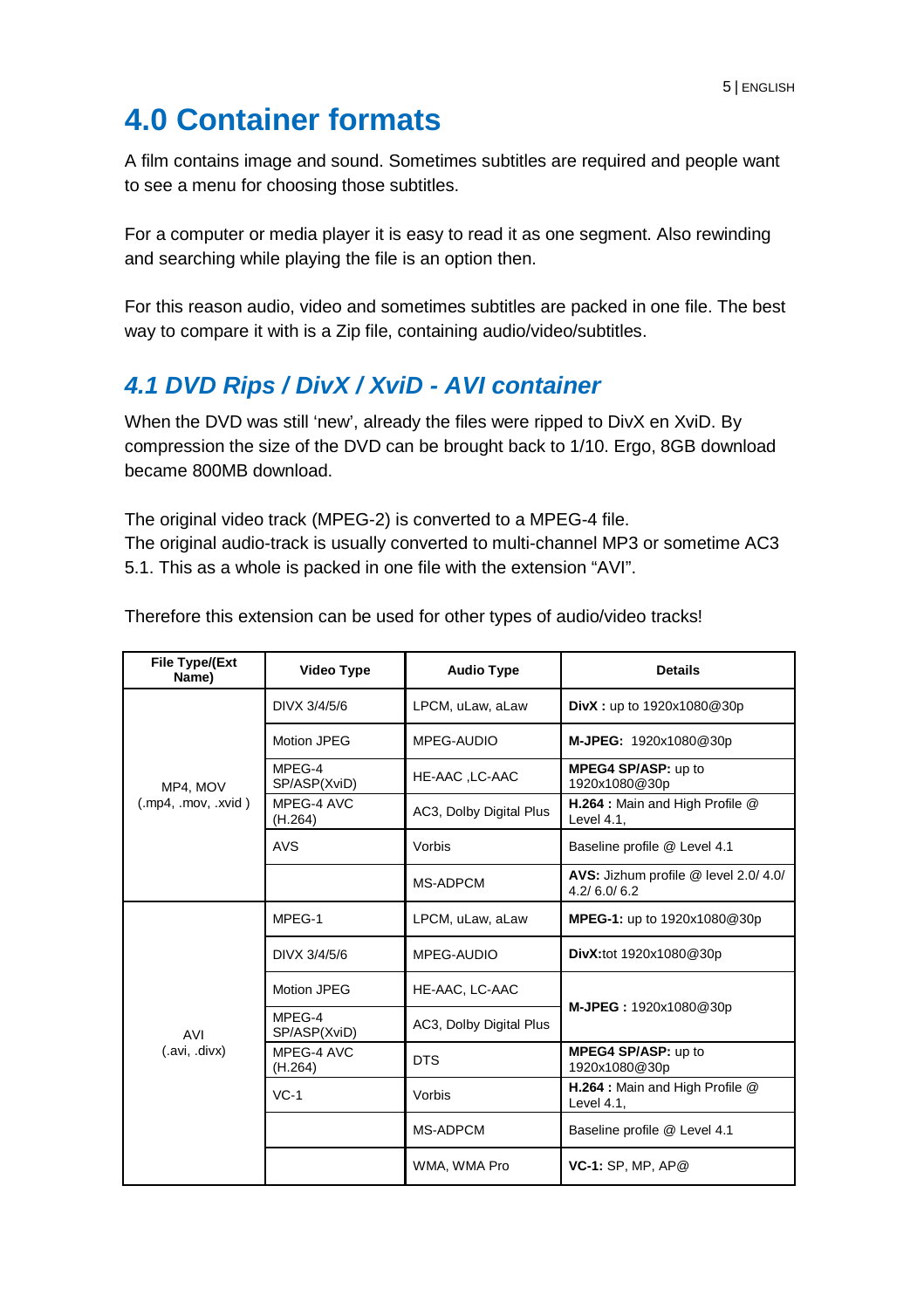### **4.2 HD-DVD, Blu-Ray, Matroska (MKV) container**

When HD-DVD and Blu-Ray came, the size of the discs increased significantly. A Blu-Ray can contain up to 50GB audio/video. Despite the fact that fast internet is available on almost every location, is downloading 50GB for the average consumer a big job. The other problem is that for playing such material a heavy computer is necessary and empty BD-R are still expensive. A MKV file of a Blu-Ray is 8-10GB.

Because material with a high resolution is not suitable for decoding DivX of Xvid codecs efficiently, an alternative was invented: Matroska Video.

Matroska is simply an open developed container which contains audio, video, data, subtitles, support for multiple audio/videotracks and a lot more. The current MKV rips that you fin don the internet nowadays are usually build like this:

- MPEG-4/H.264 Videostream (in HD format, for example 1920x1080P)
- DTS Audiostream
- AC3 Audiostream
- 4-5 Subtitle files (NL/DE/FR/ES/IT for example)

The container is set up so 'widely', that for example you can make the following setup:

- DivX Videostream (in SD format, 768x576 for example)
- DTS audiostream
- SRT subtitle in NL

The example does something that is impossible with a standard AVI container: A DTS audiostream is being used, which is not possible when using an AVI container in combination with a loose SRT subtitle.

The mediaplayer supports these container formats. This still depends on the audio- or videocodec. However, right now such a wide spectrum of codecs is supported that 99% will be displayed.

#### **4.3 The M2TS container**

On a Blu-ray the video and audio is packed in a M2TS container. Menu's are normally scripted in Java (BD-J) or assembly and highly advanced. (These menu's are separate from the film/audiostream, and run separately in the internal memory of a real Blu-Ray player.)

Because the mediaplayer does not have a license of Sony, it cannot function as a Blu-Ray player. Therefore there are no menu's shown while opening a folder with a Blu-Ray or choosing a Blu-Ray ISO file.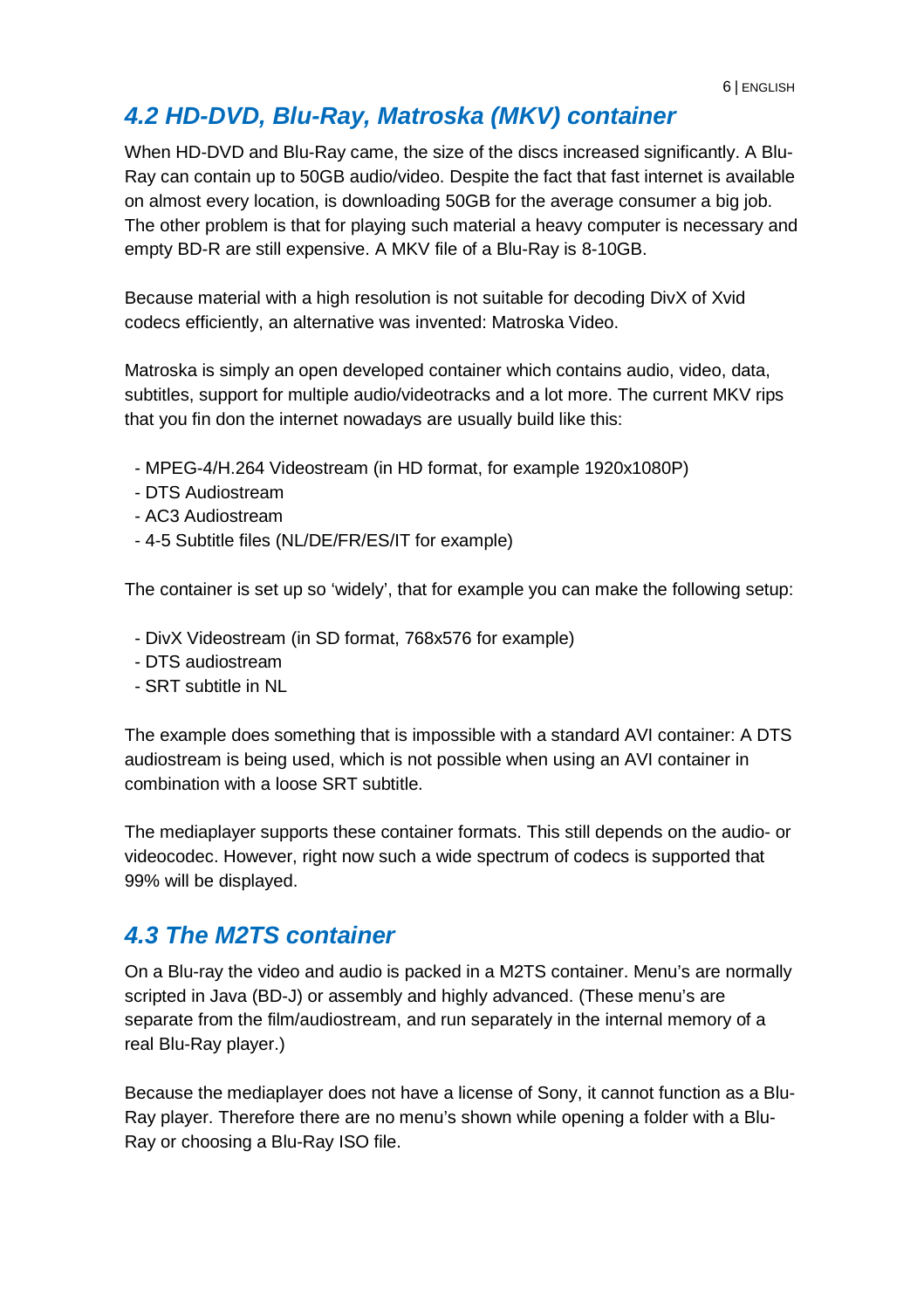### **4.4 But it does play M2TS files?**

Only the M2TS can be opened and usually contain MPEG-4/AVC video and Dolby Digital/DTS/PCM audio tracks in multiple languages. The mediaplayer decode these files.

The fact that a Blu-ray takes up so much space (50GB) is determined by the size of the files. If you deleted all extra audio/languages/menu's and options, often there is about 10GB usable material left.

This is run through a h264-recoder or re-muxer and because of that you can rip a Blu-Ray to your computer. All you need to do is pack the videostream and audiostream again in a MKV container.

#### **4.5 WMV HD**

This container format is preferably used for the Xbox-360.

If you have read the informatie about the container files, you will understand the following:

- WMV HD is 720P minimum, 1080P maximum, Microsoft Standard
- VC-1 videostream
- WMA audiostream (5.1 of 7.1)

Different content in tracks is not allowed. You cannot embed DTS audio in a WMV container!

This is not a 'wide' container and changing the standard is almost impossible.

### **5.0 What about DTS audio?**

The DTS audiostream can be send to a DTS licensed amplifier through an Optical (toslink) cable. That amplifier will do the decoding.

The Mediaplayer does support native DTS. This means that the mediaplayer can decode DTS 5.1 en 7.1 to 2-channel stereo itself.

If you would connect the mediaplayer to a (stereo) TV this would be a waste, it is advisable to connect the mediaplayer to an amplifier with multiple speakers to get the real theatre experience.